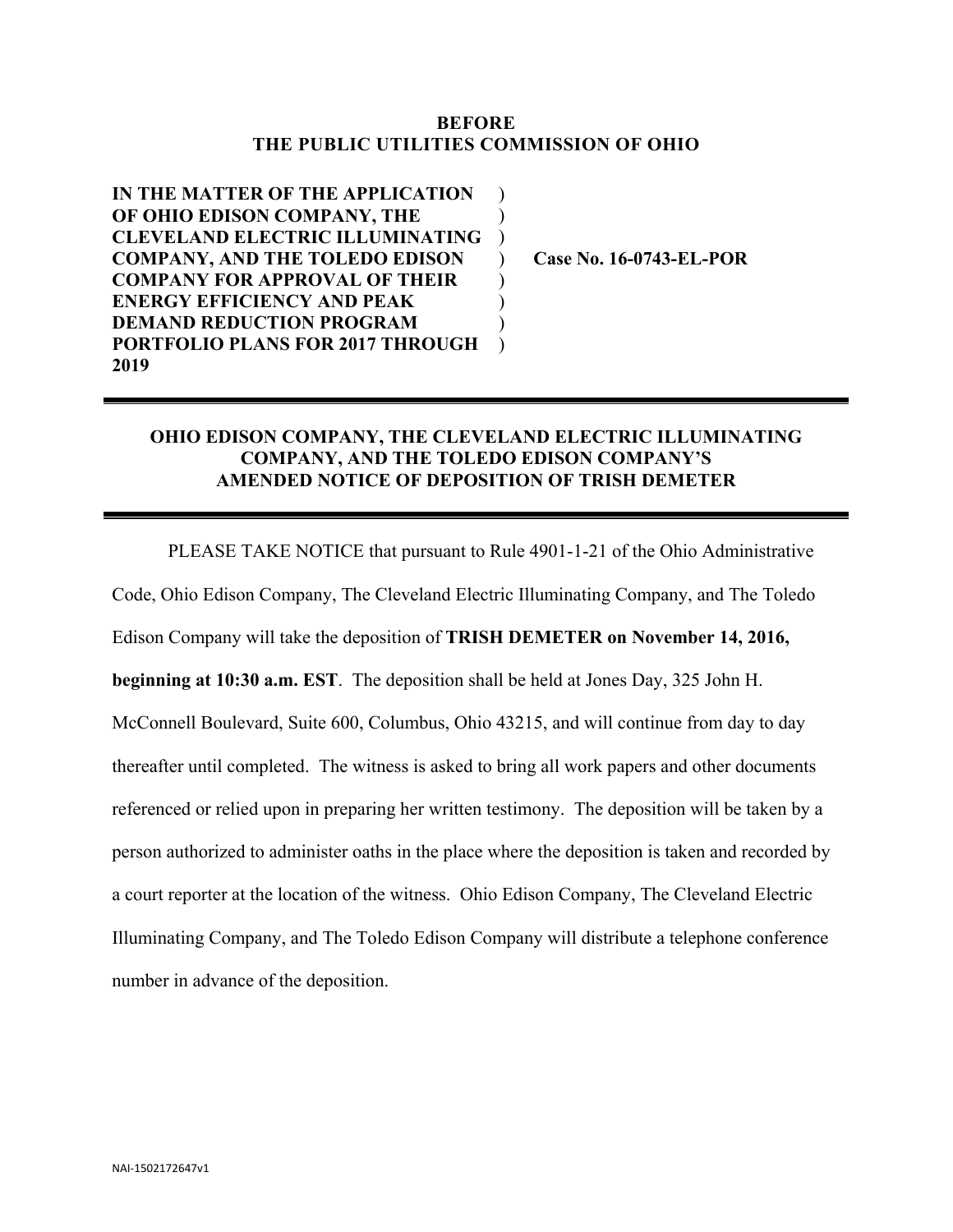Date: November 9, 2016 Respectfully submitted,

*/s/ Erika Ostrowski* 

Carrie M. Dunn (#0076952) Erika Ostrowski (#0084579) Counsel of Record FIRSTENERGY SERVICE COMPANY 76 South Main Street Akron, Ohio 44308 Telephone: 330-384-5803 Facsimile: 330-384-3875 cdunn@firstenergycorp.com eostrowski@firstenergycorp.com

Kathy J. Kolich (#0038555) KOLICH & ASSOCIATES, LLC 1521 Hightower Drive Uniontown, Ohio 44685 Telephone: 330-316-2378 kjklaw@yahoo.com

Michael R. Gladman (#0059797) JONES DAY 325 John H. Hall McConnell Blvd. Suite 600 Columbus, Ohio 43215 Telephone: 614-281-3865 Facsimile: 614-451-4196 mrgladman@jonesday.com

*Attorneys for Applicant Ohio Edison Company, The Cleveland Electric Illuminating Company, and The Toledo Edison Company*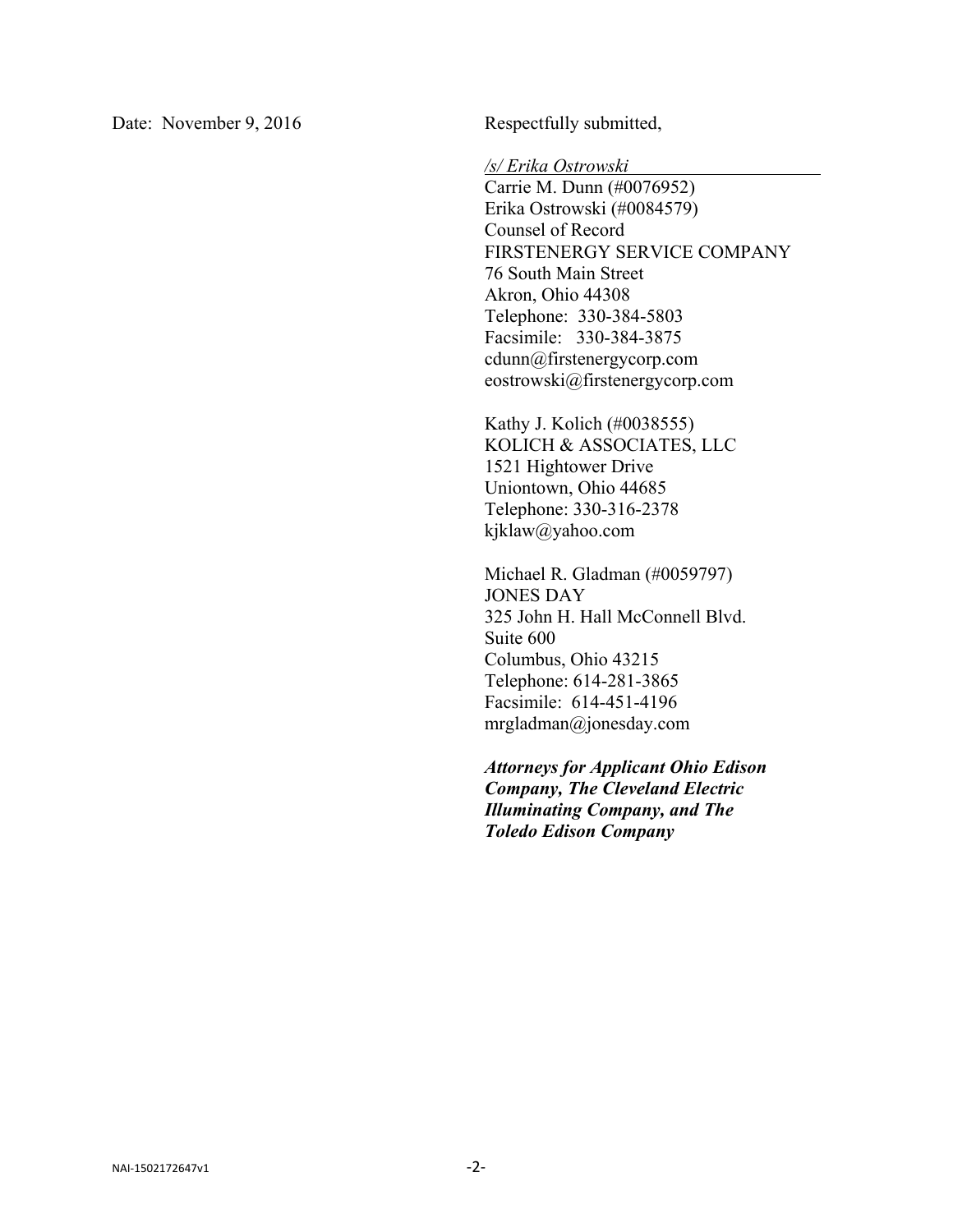## **CERTIFICATE OF SERVICE**

I hereby certify that a copy of the foregoing *Amended Notice of Deposition of Trish* 

*Demeter* will be served on this 9th day of November, 2016 by the Commission's e-filing system

to the parties who have electronically subscribed to this case and via electronic mail upon the

following counsel of record:

| Colleen L. Mooney                                                               | <b>Robert Dove</b>                                                      |
|---------------------------------------------------------------------------------|-------------------------------------------------------------------------|
| $\text{cmooney}(a)$ ohiopartners.org                                            | rdove@attorneydove.com                                                  |
| Ohio Partners for Affordable Energy                                             | <b>Natural Resources Defense Council</b>                                |
| <b>Christopher Healey</b>                                                       | Kimberly W. Bojko                                                       |
| Christopher.healey@occ.ohio.gov                                                 | bojko@carpenterlipps.com                                                |
| Dane Stinson<br>DStinson@bricker.com                                            | Danielle Ghiloni Walter<br>ghiloni@carperterlipps.com                   |
| Deb J. Bingham<br>bingham@occ.state.oh.us                                       | Ohio Manufacturers Association Energy Group                             |
| Ohio Consumers' Counsel                                                         |                                                                         |
| Madeline P. Fleisher                                                            | Matthew R. Pritchard                                                    |
| mfleisher@elpc.org                                                              | mpritchard@mwncmh.com                                                   |
| Robert Kelter<br>rkelter@elpc.org<br><b>Environmental Law and Policy Center</b> | Samuel Randazzo<br>$sam@m$ wncmh.com<br>Industrial Energy Users of Ohio |
| Ryan P. O'Rourke                                                                | Richard L. Sites                                                        |
| orourke@carpenterlipps.com                                                      | ricks@ohanet.org                                                        |
| Cheryl Smith<br>$\sinith(\omega)$ carpenterlipps.com                            | Matthew W. Warnock<br>mwarnock@bricker.com<br>Dylan F. Borchers         |
| Counsel for The Kroger Company                                                  | dborchers@bricker.com                                                   |
|                                                                                 | Teresa Orahood<br>torahood@bricker.com<br>The Ohio Hospital Association |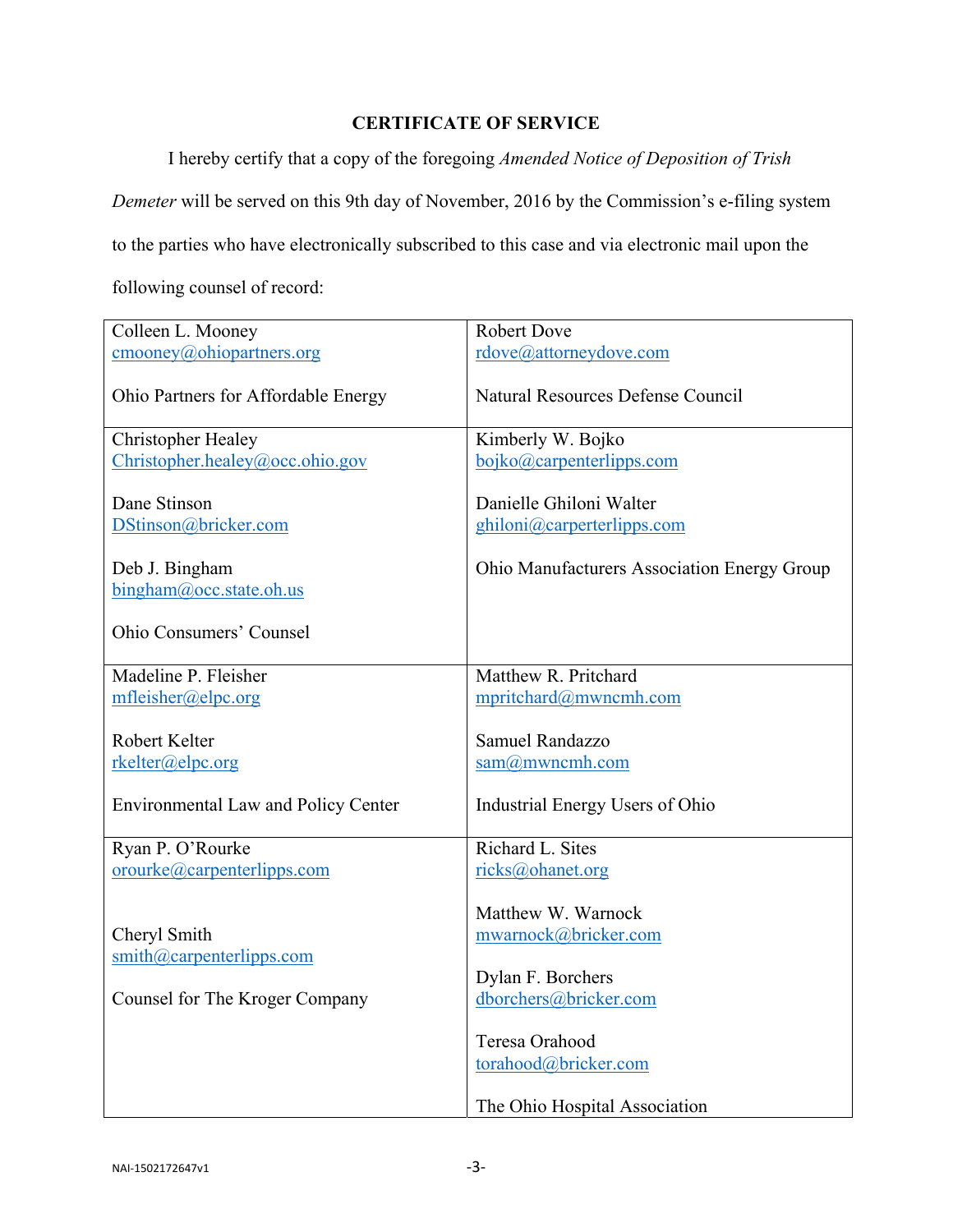| joliker@igsenergy.com<br>tdougherty@theoec.org<br><b>IGS</b> Energy<br>Miranda Leppla<br>mleppla@theoec.org<br>Ohio Environmental Council<br>Christopher J. Allwein<br>John Finnigan<br>ifining an @edf.org<br>callwein@keglerbrown.com<br><b>Environmental Defense Fund</b><br>Energy Management Solutions, Inc.<br>Joel E. Sechler<br>Natalia Messenger<br>sechler@carpenterlipps.com<br>Natalia.Messenger@ohioattorneygeneral.gov<br><b>Tonnetta Scott</b><br>Gregory J. Poulos<br>gpoulos@enernoc.com<br>Tonnetta.scott@ohioattorneygeneral.gov<br>EnerNOC, Inc.<br>Ohio Attorney General for PUCO Staff<br>Debra Hight<br>Debra.Hight@puc.state.oh.us<br>Vesta Miller<br>Vesta.Miller@puc.state.oh.us<br>Sandra Coffey<br>Sandra.Coffey@puc.state.oh.us<br>Public Utilities Commission of Ohio |                  |                    |
|-----------------------------------------------------------------------------------------------------------------------------------------------------------------------------------------------------------------------------------------------------------------------------------------------------------------------------------------------------------------------------------------------------------------------------------------------------------------------------------------------------------------------------------------------------------------------------------------------------------------------------------------------------------------------------------------------------------------------------------------------------------------------------------------------------|------------------|--------------------|
|                                                                                                                                                                                                                                                                                                                                                                                                                                                                                                                                                                                                                                                                                                                                                                                                     | Joseph E. Oliker | Trent A. Dougherty |
|                                                                                                                                                                                                                                                                                                                                                                                                                                                                                                                                                                                                                                                                                                                                                                                                     |                  |                    |
|                                                                                                                                                                                                                                                                                                                                                                                                                                                                                                                                                                                                                                                                                                                                                                                                     |                  |                    |
|                                                                                                                                                                                                                                                                                                                                                                                                                                                                                                                                                                                                                                                                                                                                                                                                     |                  |                    |
|                                                                                                                                                                                                                                                                                                                                                                                                                                                                                                                                                                                                                                                                                                                                                                                                     |                  |                    |
|                                                                                                                                                                                                                                                                                                                                                                                                                                                                                                                                                                                                                                                                                                                                                                                                     |                  |                    |
|                                                                                                                                                                                                                                                                                                                                                                                                                                                                                                                                                                                                                                                                                                                                                                                                     |                  |                    |
|                                                                                                                                                                                                                                                                                                                                                                                                                                                                                                                                                                                                                                                                                                                                                                                                     |                  |                    |
|                                                                                                                                                                                                                                                                                                                                                                                                                                                                                                                                                                                                                                                                                                                                                                                                     |                  |                    |
|                                                                                                                                                                                                                                                                                                                                                                                                                                                                                                                                                                                                                                                                                                                                                                                                     |                  |                    |
|                                                                                                                                                                                                                                                                                                                                                                                                                                                                                                                                                                                                                                                                                                                                                                                                     |                  |                    |
|                                                                                                                                                                                                                                                                                                                                                                                                                                                                                                                                                                                                                                                                                                                                                                                                     |                  |                    |
|                                                                                                                                                                                                                                                                                                                                                                                                                                                                                                                                                                                                                                                                                                                                                                                                     |                  |                    |
|                                                                                                                                                                                                                                                                                                                                                                                                                                                                                                                                                                                                                                                                                                                                                                                                     |                  |                    |
|                                                                                                                                                                                                                                                                                                                                                                                                                                                                                                                                                                                                                                                                                                                                                                                                     |                  |                    |
|                                                                                                                                                                                                                                                                                                                                                                                                                                                                                                                                                                                                                                                                                                                                                                                                     |                  |                    |
|                                                                                                                                                                                                                                                                                                                                                                                                                                                                                                                                                                                                                                                                                                                                                                                                     |                  |                    |
|                                                                                                                                                                                                                                                                                                                                                                                                                                                                                                                                                                                                                                                                                                                                                                                                     |                  |                    |
|                                                                                                                                                                                                                                                                                                                                                                                                                                                                                                                                                                                                                                                                                                                                                                                                     |                  |                    |
|                                                                                                                                                                                                                                                                                                                                                                                                                                                                                                                                                                                                                                                                                                                                                                                                     |                  |                    |
|                                                                                                                                                                                                                                                                                                                                                                                                                                                                                                                                                                                                                                                                                                                                                                                                     |                  |                    |
|                                                                                                                                                                                                                                                                                                                                                                                                                                                                                                                                                                                                                                                                                                                                                                                                     |                  |                    |
|                                                                                                                                                                                                                                                                                                                                                                                                                                                                                                                                                                                                                                                                                                                                                                                                     |                  |                    |
|                                                                                                                                                                                                                                                                                                                                                                                                                                                                                                                                                                                                                                                                                                                                                                                                     |                  |                    |
|                                                                                                                                                                                                                                                                                                                                                                                                                                                                                                                                                                                                                                                                                                                                                                                                     |                  |                    |
|                                                                                                                                                                                                                                                                                                                                                                                                                                                                                                                                                                                                                                                                                                                                                                                                     |                  |                    |
|                                                                                                                                                                                                                                                                                                                                                                                                                                                                                                                                                                                                                                                                                                                                                                                                     |                  |                    |
|                                                                                                                                                                                                                                                                                                                                                                                                                                                                                                                                                                                                                                                                                                                                                                                                     |                  |                    |
|                                                                                                                                                                                                                                                                                                                                                                                                                                                                                                                                                                                                                                                                                                                                                                                                     |                  |                    |
|                                                                                                                                                                                                                                                                                                                                                                                                                                                                                                                                                                                                                                                                                                                                                                                                     |                  |                    |
|                                                                                                                                                                                                                                                                                                                                                                                                                                                                                                                                                                                                                                                                                                                                                                                                     |                  |                    |
|                                                                                                                                                                                                                                                                                                                                                                                                                                                                                                                                                                                                                                                                                                                                                                                                     |                  |                    |
|                                                                                                                                                                                                                                                                                                                                                                                                                                                                                                                                                                                                                                                                                                                                                                                                     |                  |                    |
|                                                                                                                                                                                                                                                                                                                                                                                                                                                                                                                                                                                                                                                                                                                                                                                                     |                  |                    |
|                                                                                                                                                                                                                                                                                                                                                                                                                                                                                                                                                                                                                                                                                                                                                                                                     |                  |                    |
|                                                                                                                                                                                                                                                                                                                                                                                                                                                                                                                                                                                                                                                                                                                                                                                                     |                  |                    |
|                                                                                                                                                                                                                                                                                                                                                                                                                                                                                                                                                                                                                                                                                                                                                                                                     |                  |                    |
|                                                                                                                                                                                                                                                                                                                                                                                                                                                                                                                                                                                                                                                                                                                                                                                                     |                  |                    |

*/s/ Erika Ostrowski* 

*An Attorney for Applicant Ohio Edison Company, The Cleveland Electric Illuminating Company, and The Toledo Edison Company*